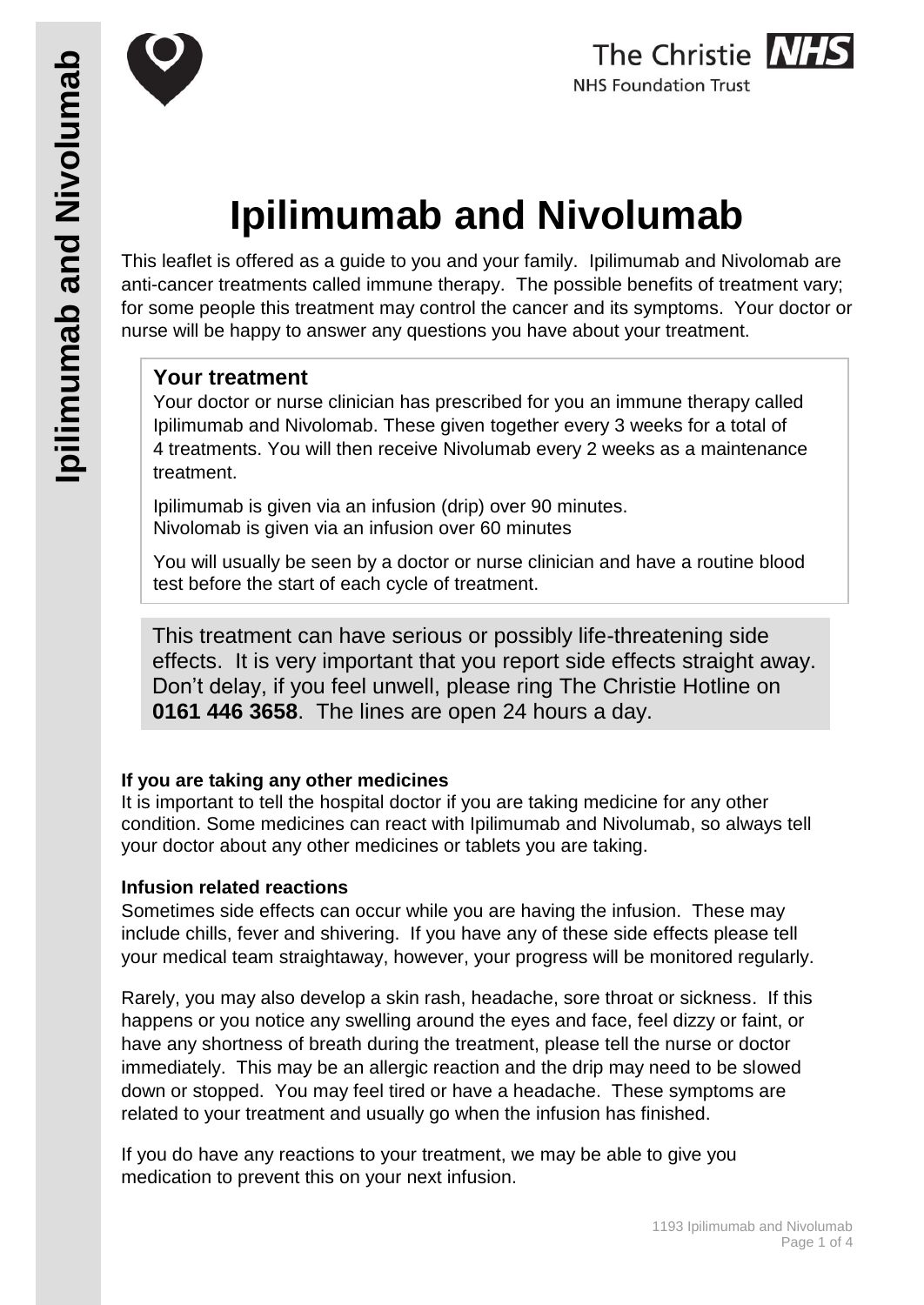# **Possible side effects**

The most common side effects to Ipilimumab and Nivolumab are related to the way that the drug treats the cancer by boosting the immune system. They are generally different from the side effects which occur following chemotherapy. Some are more likely to occur than others. We are all different, so we may get different side effects with varying severity.

Most side effects are usually temporary, but in some rare cases they can be permanent and sometimes life-threatening. It is important to tell your hospital doctor or nurse about any side effects so they can be monitored and, where possible, treated.

### **Common side effects (more than 1 in 10)**

#### **Diarrhoea**

If diarrhoea occurs you should take loperamide. Take 2 tablets as soon as the first liquid stool occurs. Then take one capsule with each liquid stool up to a maximum of 8 in 24 hours. If you continue to have more than 3 liquid stools a day, if you are having diarrhoea at night or if the diarrhoea continues for more than 3 days contact The Christie Hotline number on **0161 446 3658** for advice. You should also contact the Hotline if you have any blood or mucus in your stools, or if they become a darker colour.

If you develop any tenderness of pain in your abdomen, please telephone The Christie Hotline.

#### **Fatigue**

Ipilimumab and Nivolumab may make you feel tired and lacking in energy. It can be frustrating when you feel unable to cope with routine tasks. If you do feel tired, take rest and get help with household chores. If necessary, take time off work. Gentle exercise such as walking can be beneficial.

#### **Skin rash**

This can vary from mild to severe. Contact the Christie Hotline if the rash covers more than half of your body, or if it is very itchy or painful, or if you develop blisters, peeling skin or if you have sores in your mouth.

#### **Inflammation of the liver**

We will be checking your liver blood test results before each infusion but contact The Christie Hotline if you develop yellowing of the skin or eyes (jaundice), or if you have very dark urine or pain on the right side of your tummy.

#### **Inflammation of the hormone-producing (endocrine) glands**

Sometimes the drugs may cause inflammation of these glands (especially the pituitary, adrenal and thyroid glands) which in turn can affect the way they work. Contact the hospital if you develop any of the following: headaches, blurred or double vision, profound tiredness, decreased sexual drive or if you become irritable or forgetful.

#### **Inflammation of the nerves**

The hospital should be contacted if you develop muscle weakness, numbness or tingling in your hands or feet or any dizziness or loss of consciousness.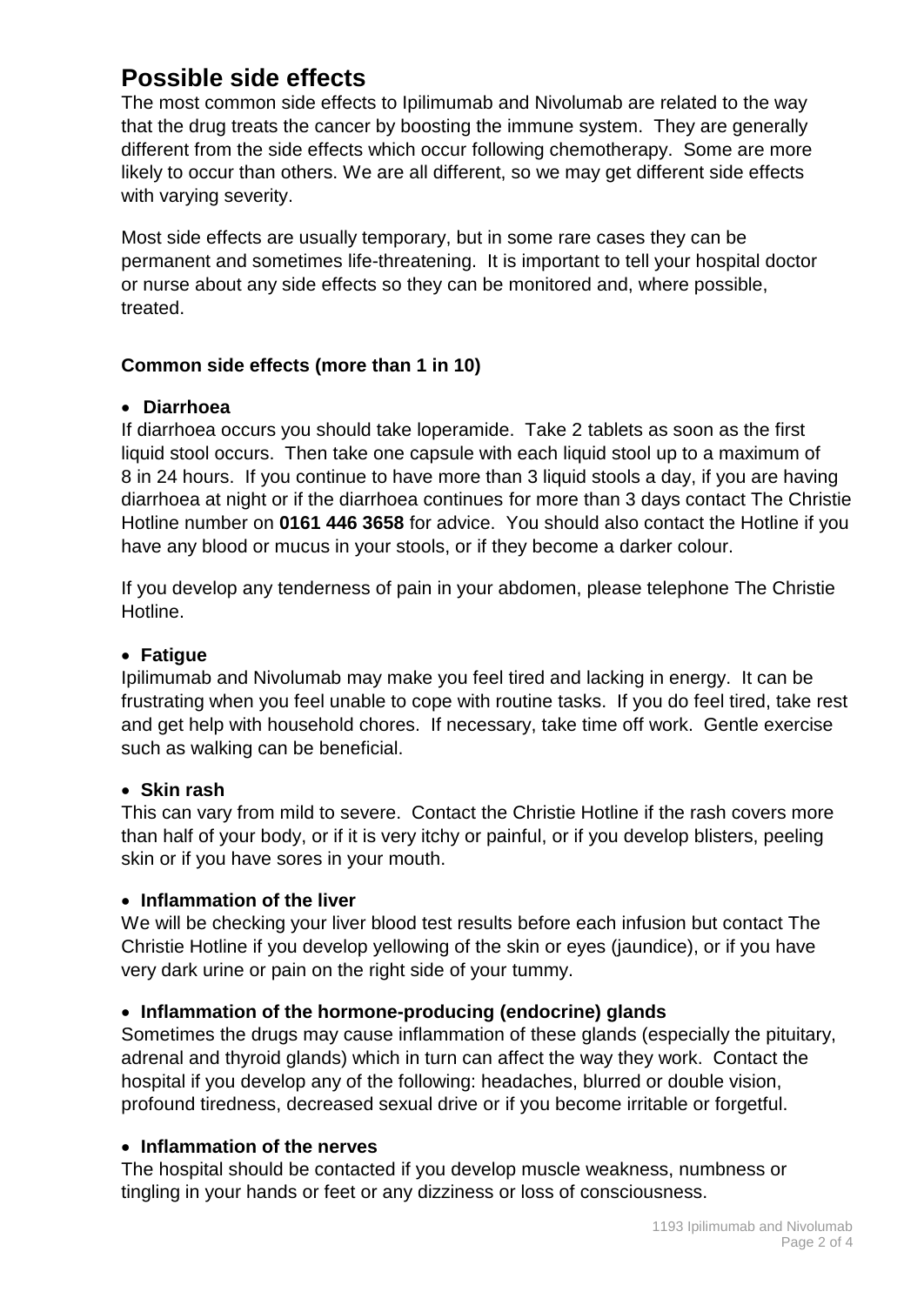#### **Inflammation of the eyes**

Sometimes immunotherapy drugs can cause the eyes to become inflamed. Contact the hospital if you develop any redness or pain in your eyes or if you develop any problems with your vision.

#### **Rare side effects (less than 1 in 100)**

#### **Inflammation of the bowel leading to bowel perforation**

Rarely the bowel can become very inflamed and this can lead to a small hole developing in the wall of the bowel (perforation). You will be closely monitored for this but if you develop diarrhoea as described above, or experience any abdominal pain or blood or mucus in the stools, contact The Christie Hotline immediately.

#### **Serious and potentially life-threatening side effects**

In a small proportion of patients immunotherapy can result in very severe side effects which may rarely result in death. The team caring for you will discuss the risk of these side effects with you.

# **Sex, contraception & fertility**

**Protecting your partner and contraception:** We recommend that you or your partner use adequate contraception during sexual intercourse while you are having the immunotherapy. The effect of immunotherapy in pregnancy is unknown but these drugs may be dangerous to unborn babies. If you suspect that you may be pregnant please tell your doctor immediately.

**Fertility:** This treatment may affect your ability to have children. Your doctor or nurse may have discussed this with you. If not, please ask them before you start treatment.

## **Late side effects**

Long term possible side effects of treatment with Ipilimumab and Nivolumab are not yet known. Speak with your doctor is you wish to discuss this further.

#### **Contacts**

If you have any general questions or concerns about your treatment, please ring:

- Jackie Hodgetts on 0161 446 3868
- General enquiries on 0161 446 3000

For urgent advice ring The Christie Hotline on 0161 446 3658 (24 hours)

Your consultant is: ..................................................................... Your hospital number is: ........................................................... Your key worker is: ....................................................................